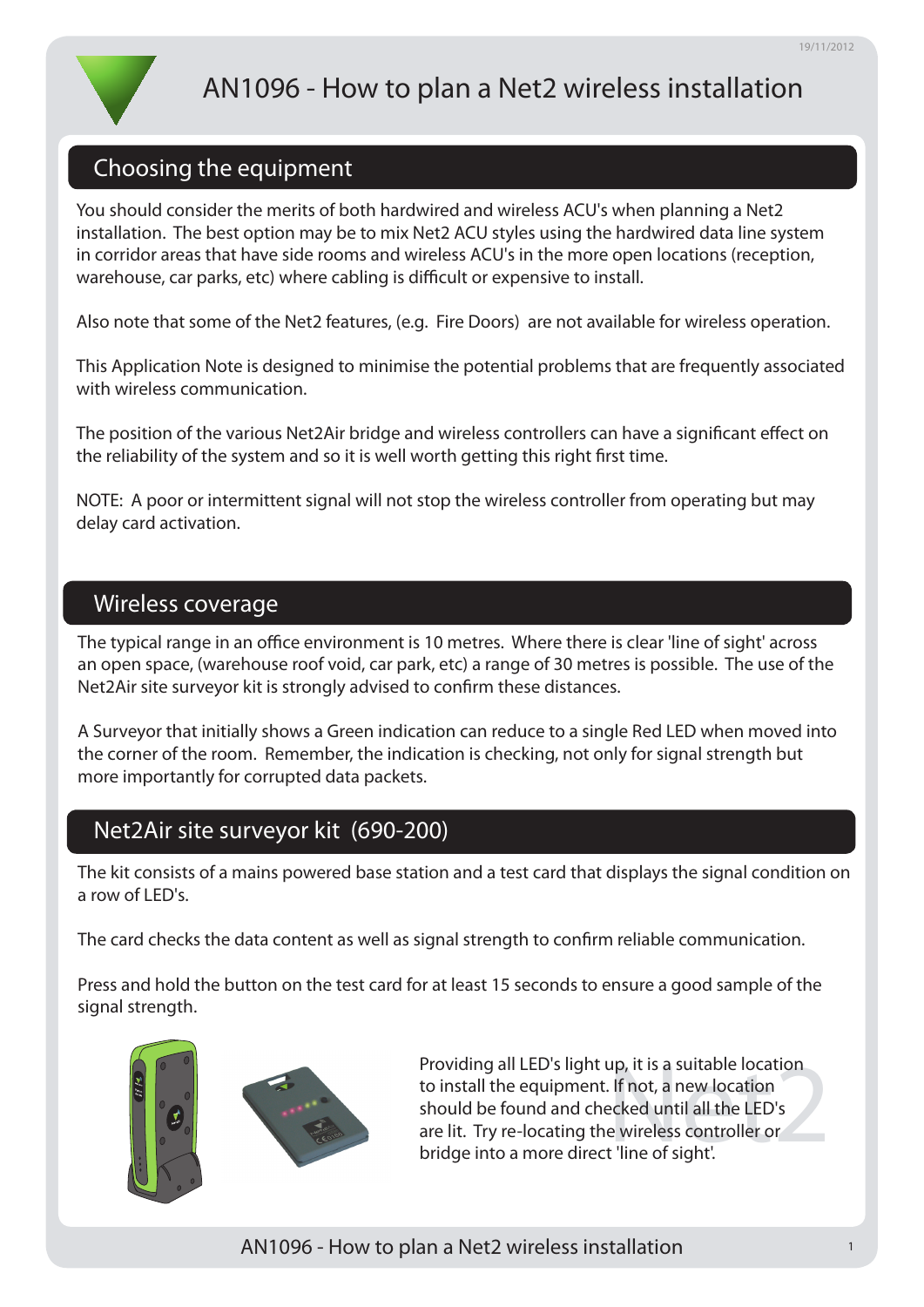# Wireless obstructions

#### **Fixed obstructions**

These will be walls, racking, cabinets, etc. They are often made of metal or have a metal reinforcement that will block the data signal.

#### X**Moveable obstructions**

These include storage bins, vehicles, people, etc. You need to be aware of this if traffic levels vary on a daily basis. Again we are trying to maintain a clear line of sight between the bridge and the wireless door controller.

### Positioning the equipment

All wireless communication will be influenced by the 'Multi path' effect. In essence it is one radio signal being split into several signals each time it is reflected by an object. These signals arrive at slightly different times at the receiver which then has difficulty in determining the content of the original data.

Floors, ceilings, desks, shelving etc will all contribute to these reflections and so the following general rules should be adopted to reduce this effect to a minimum.

#### X**Net2 nano**

1. In an office environment, you should mount the Net2 nano mid way between the desk height and the ceiling. This will minimise the reflections from either surface. With higher ceilings, mounting the unit one arms length above head height is a good guide. This keeps the signal above human traffic and also avoids surface reflections.

2. Avoid corner or 'dead end' locations as the signal will be reflected by the multiple surfaces.

3. Where possible, mount the Net2 nano on a wall facing the bridge and therefore maximising the 'line of sight' that can be achieved.

#### X**Net2Air bridge**

The positioning of the bridge(s) on the site is as important as the Net2 wireless units. The same previous advice on location also applies here but the unit is more likely to be standing on a surface, than wall mounted. In this case, the bridge should be placed towards the edge of the surface rather than the centre to minimise surface reflections. Again, if it can be located above head height, it will keep the signal path away from obstruction.

#### X**How many bridges?**

en plan offices may only<br>
le to all the wireless<br>
Il present a much bigger<br>
on Bomember beth We can now apply the ideas previously covered, to the site layout. Open plan offices may only require a single bridge to cover the area, as 'line of sight' will be possible to all the wireless controllers. A warehouse environment with floor to ceiling racking will present a much bigger problem and using wired Net2 units in this area may be a better solution. Remember, both styles can run on the same system.